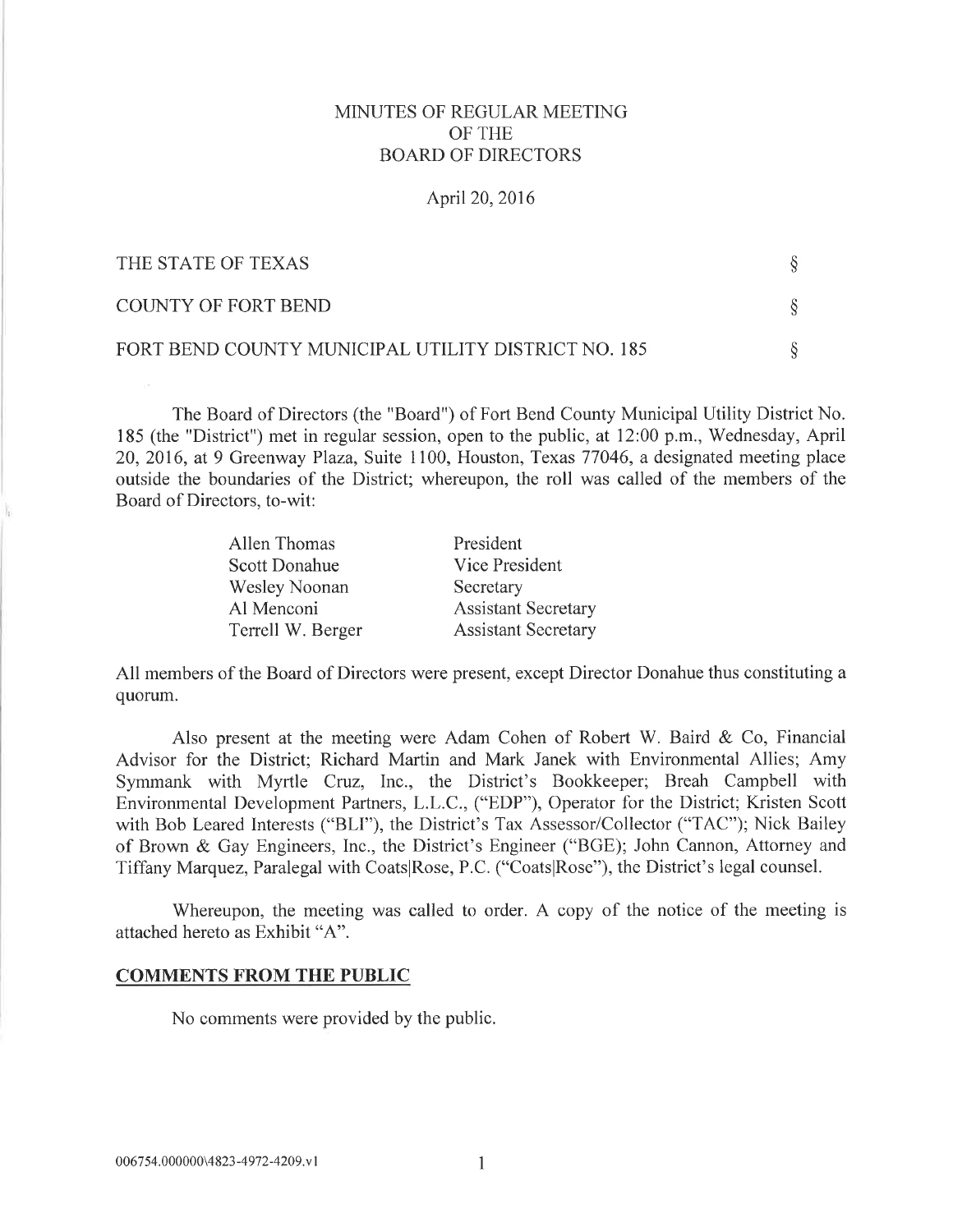#### APPROVE MINUTES OF MEETINGS OF MARCH 16.2016

Proposed minutes of the meeting held on March 16,2016 previously distributed to the Board, were presented for consideration and approval. Upon a motion duly made by Director Menconi and seconded by Director Berger, the Board voted unanimously to approve the minutes of the regular meeting of March 16,2016.

# CONSIDER ENGAGING AUDITOR FOR REIMBIIRSEMENT AIIDIT IN CONNECTION WITH PROPOSED 2016 BOND ANTICIPATION NOTE

Mr. Cannon presented an engagement letter on behalf of Roth & Eyring, P.C. to perform a reimbursement report in connection with the District's bond anticipation note ("BAN") for an estimated fee of \$3,450. He requested the Board's approval and execution. A copy of said engagement letter is attached hereto as Exhibit "B". After consideration, upon a motion brought by Director Noonan, seconded by Director Thomas, the Board unanimously voted to approve the Roth & Eyring, P.C. to perform the reimbursement report in connection with the District BAN.

# TAX ASSESSOR/ COLLECTOR REPORT

The Board recognized Ms. Scott who delivered the tax collection report, a copy of which is attached hereto as Exhibit "C". She noted that the District is 98.712% collected on its 2015 taxes. Director Noonan noted that the director lots should be deeded back to the developer, Centex Homes.

After review and upon a motion by Director Noonan, second by Director Thomas and the question being put to the Board, the Board voted unanimously to approve the tax collector's report.

# BOOKKEEPER'S REPORT

The Board recognized Ms. Symmank who reviewed the bookkeeper's report, and payment of the bills listed therein. She noted check number 3014 related to Storm Water Solutions' initial set up fee. Ms. Symmank also drew attention to the checks returning excess funds advance by the developers for their shâre of the water plant and wastewater treatment plant expansion projects. After review, upon a motion duly made by Director Menconi, and seconded by Director Thomas, the Board voted unanimously approved the bookkeeper's report. A copy of the bookkeeper's report is attached hereto as Exhibit "D".

# OPERATOR'S REPORT

The Board next recognized Ms. Campbell, who reviewed the operator's report which includes the utility billing summary, accountability report, subsidence district report, North Fort Bend Water Authority ("NFBWA") report and the 30 day delinquent list for March 2016, a copy of which is attached hereto as Exhibit "E". Ms. Campbell reported that there are thirty-seven (37) delinquent accounts to consider for disconnect.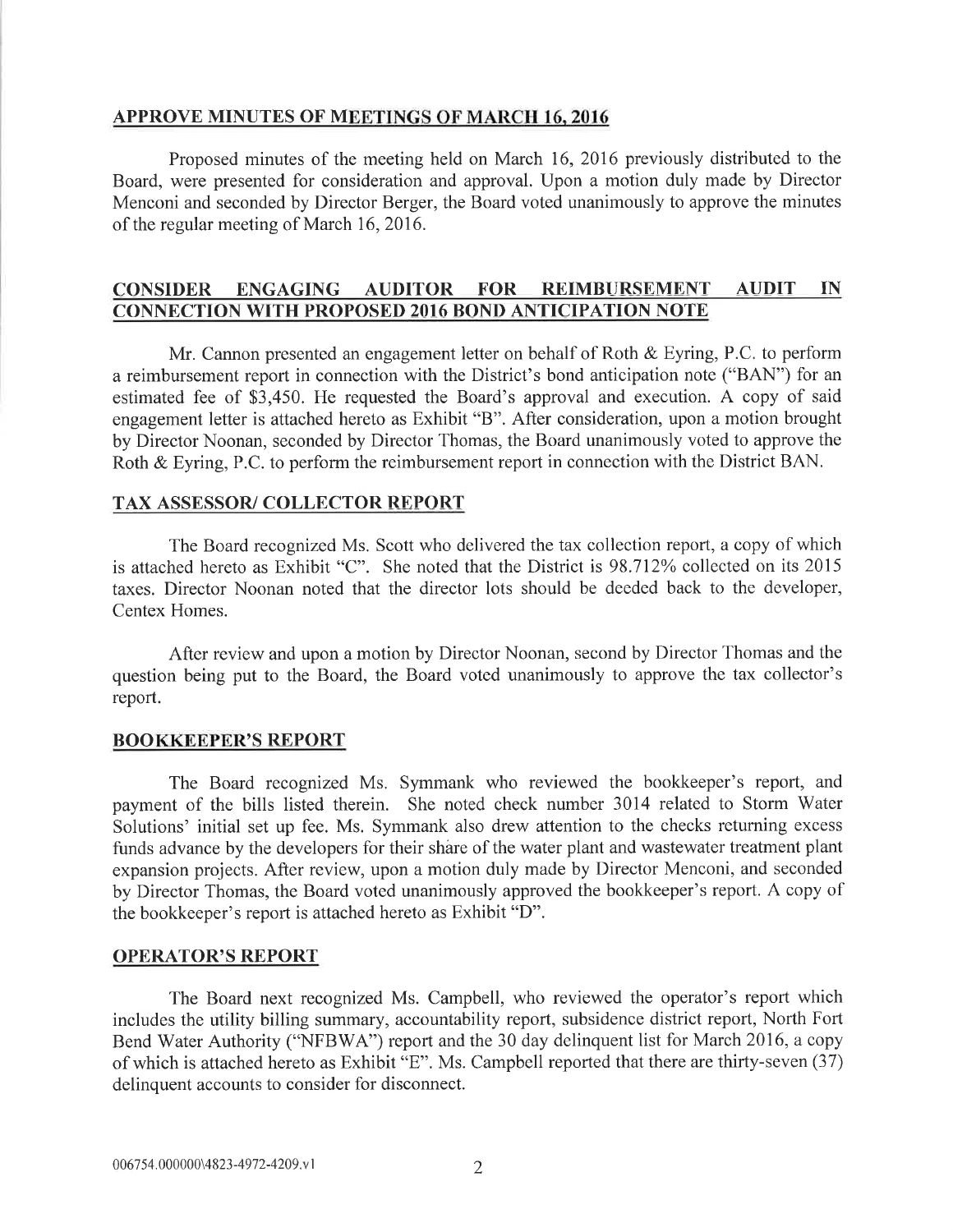# Substantial System Charges, Repairs and Maintenance:

o Distribution - Installed residential taps and meters; 3 locations in the amount of \$1,450.00.

## Water Plant Auto Dialer Install:

At the District's February meeting EDP was authorized to have an 8 channel verbatim alarm dialer installed at the water plant for a quoted cost of \$14,145.00 and this has been completed.

## District Signage:

o EDP was requested at the February meeting to have Constable, Precinct 3 signage made and installed. This is in process.

## Cinco MUD- interconnect pay back:

. EDP has coordinated with the Cinco MUD I operator to start paying back the water from the period of usage from July  $13<sup>th</sup>$  to August  $20<sup>th</sup>$  in the amount of 9,782,000 gallons. The interconnect was opened March 14,2016 at l0:30 a.m. to begin the pay back process.

## Lead and Copper Sampling Program (summer 2016)

The TCEQ is requiring double the amount of sample sites than are required as part of their modification of the program. EDP will send all the new addresses to the TCEQ and get them approved before sampling can begin. Ten (10) new sample site are needed and a water bill message asking for volunteers will be added in the next billing cycle.

#### Consider ratification of approval for Red Flags Policy

Mr. Cannon stated that last month the District approved the Red Flags Policy, however, this item was not on the agenda and requested the Board's ratification of last month's approval.

# Consider ratification of approval for Water Conservation Plan

Mr. Cannon stated that last month the District approved the Water Conservation Plan, however, this item was not on the agenda and requested the Board's ratification of last month's approval.

Director Noonan inquired about lift station no. 3 and its dialer referenced in the report. Ms. Campbell stated that she will investigate the matter and report back to the Board.

After discussion, upon a motion, brought by Director Noonan, and seconded by Director Berger, the Board approved (i) the operator's report, (ii) termination of delinquent accounts; (ii) ratification of the Red Flags Policy and Water Conservation Plan.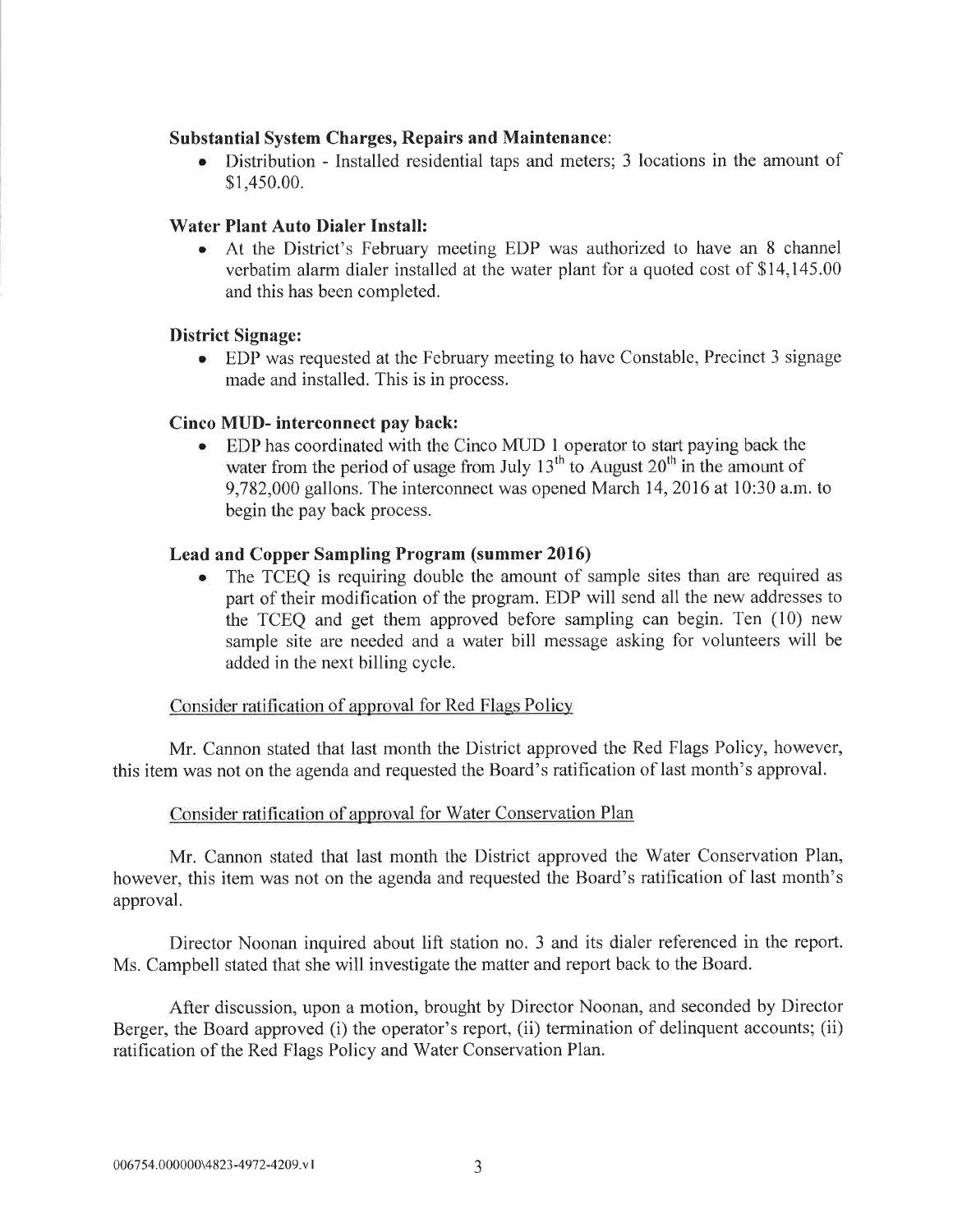# HEAR ENVIRONMENTAL ALLIES REPORT AND CONSIDER ACTING THEREON

The Board recognized Mr. Martin who presented and reported on maintenance of the detention pond in the District. Mr. Martin's report is attached hereto as Exhibit "F". He noted that the detention pond was mowed and on April  $14<sup>th</sup>$ , however, he anticipates abnormal growth to the grass due to heavy rain. Mr. Martin stated that it looked as though erosion may be appearing after the flood. He added that he wanted to see if the over-seed that was completed in early April may resolve any potential erosion. No action was taken.

## ENGINEER'S REPORT

The Board then recognized Mr. Bailey who reviewed the monthly Engineer's Report, a copy of which is attached hereto as Exhibit "G".

Review MS4 permit proposal from Storm Water Solutions ("SWS") and consider acting thereon

• No action

Authorize engineer to proceed with the design of District facilities

o Emergency Water interconnect with Harris-Fort Bend County MUD No. <sup>5</sup>

Approve plans and specifications of District facilities

• No action.

Authorize engineer to advertise for bids for District proiects

• No action.

Approval of report, pay estimates, and change orders for construction projects in progress in the District

- <sup>o</sup> Lift Station to Serve 2l acre Tract (Lift Station No. 3) Contractor: B-5 Construction Company, Inc. Contract Amount: \$339,103.00 Construction is substantially complete. No pay estimate this month.
- Gaston/Falcon Landing Retail Water, Sanitary and Storm Sewer Contractor: Principal Services, Ltd. Contract Amount: \$783,996.60 Action ltem: Pay Estimate No. I in the amount of \$521,474.95, and Pay Estimate No. 3 in the amount of \$2,542.69.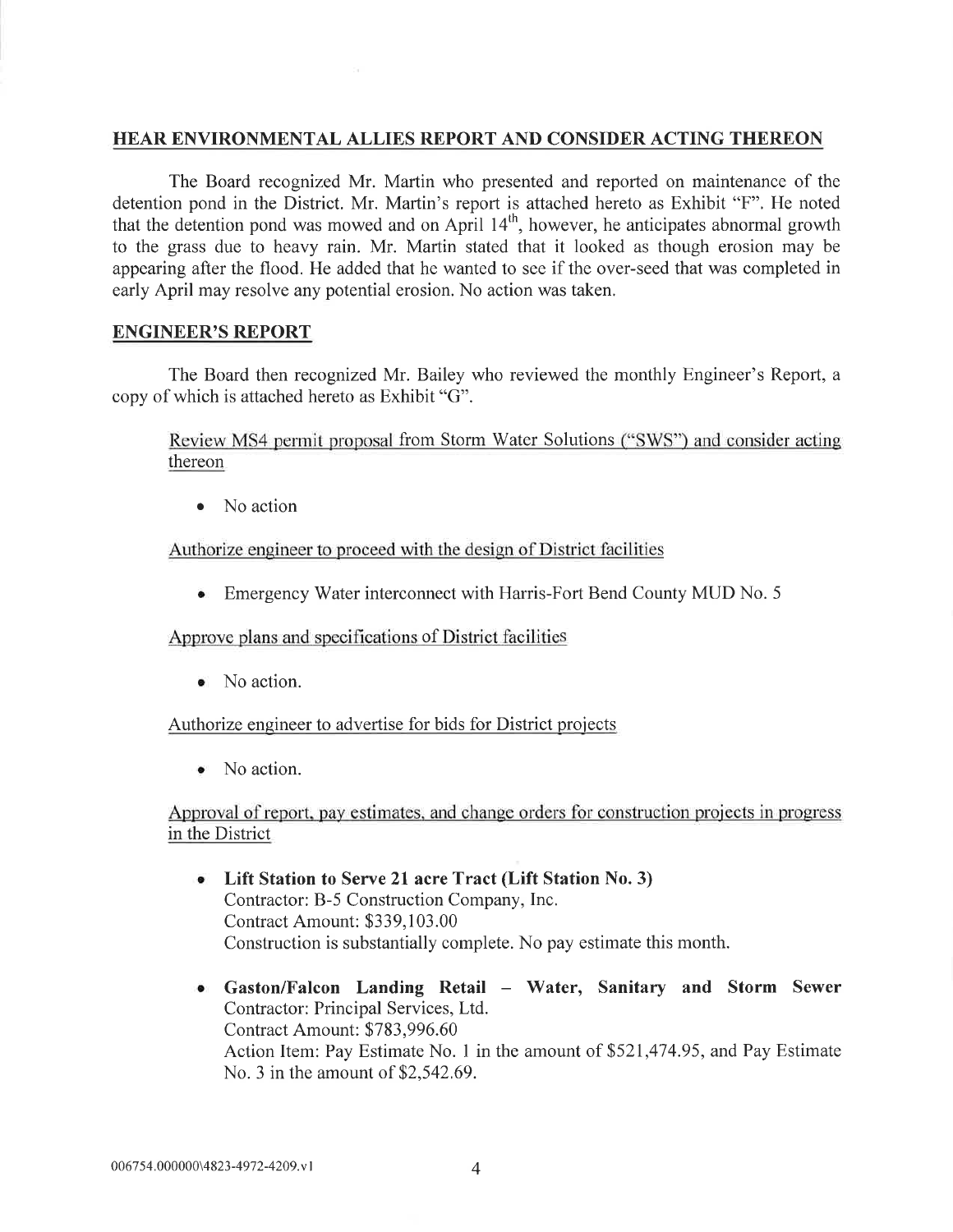- Gaston/Falcon Landing Retail Detention Contractor: 5758 Construction, LP Contract Amount \$1,636,999.00 Action Item: Pay Estimate No. 5 in the amount of \$135,651.60.
- Recoat Interior of  $15,000$  Gallon Hydropneumatic Tank Contractor: F&L Coating Proposal Amount: \$9,387.00 Action Item: Pay Estimate No. 1 & Final in the amount of \$9,387.00.

#### Authorize construction contracts and related items

• No action.

After review, upon a motion brought by Director Noonan, seconded by Director Menconi, the Board approved the Engineer's report and all action items included therein.

## DEVELOPER'S REPORT

No report was given.

# HEAR FINANCIAL ADVISOR'S REPORT AND CONSIDER POSSIBLE ACTION TO SELL BAN SERIES 2016

The Board discussed the sale of the BAN in the amount of \$3,037,000.00. The Board recognized Mr. Cannon, who explained that the BAN will be issued to reimburse the developers for costs advanced on behalf of the District and to pay certain costs of issuing the BAN. Mr. Cannon noted that the BAN is required to be paid off within one year of the application from the date of issuance and will be retired with the proceeds of the District's next bond issue, which has been submitted to the Texas Commission on Environmental Quality for approval.

The Board recognized Mr. Cohen, who presented a Bid Tabulation, attached hereto as Exhibit "H" and stated that Trustmark Bank ("Trustmark") has agreed to purchase the BAN at <sup>a</sup> rate of 1.0200% with interest accruing from the date of funding. He noted Trustmark was the lowest rate offered bv the four bidders who made offer.

Mr. Cannon next presented the documents that the Board must approve in order to sell the BAN, including (i) the Bond Anticipation Note Commitment Letter from Trustmark; (ii) the Resolution Authorizing Fort Bend County Utility District Bond Anticipation Note, Series 2016; (iii) the General Certificate; (iv) the Signature Identification and No-Litigation Certificate; (v) the Certificate as to Tax-Exemption; and (vi) the IRS Form 8038-G.

Upon a motion made by Director Menconi, seconded by Director Noonan and after further discussion, the Board voted unanimously to approve the Bond Anticipation Note Commitment Letter from Trustmark, the Resolution Authorizing Fort Bend County Municipal Utility District Bond Anticipation Note, Series 2076, the General Certificate, the Signature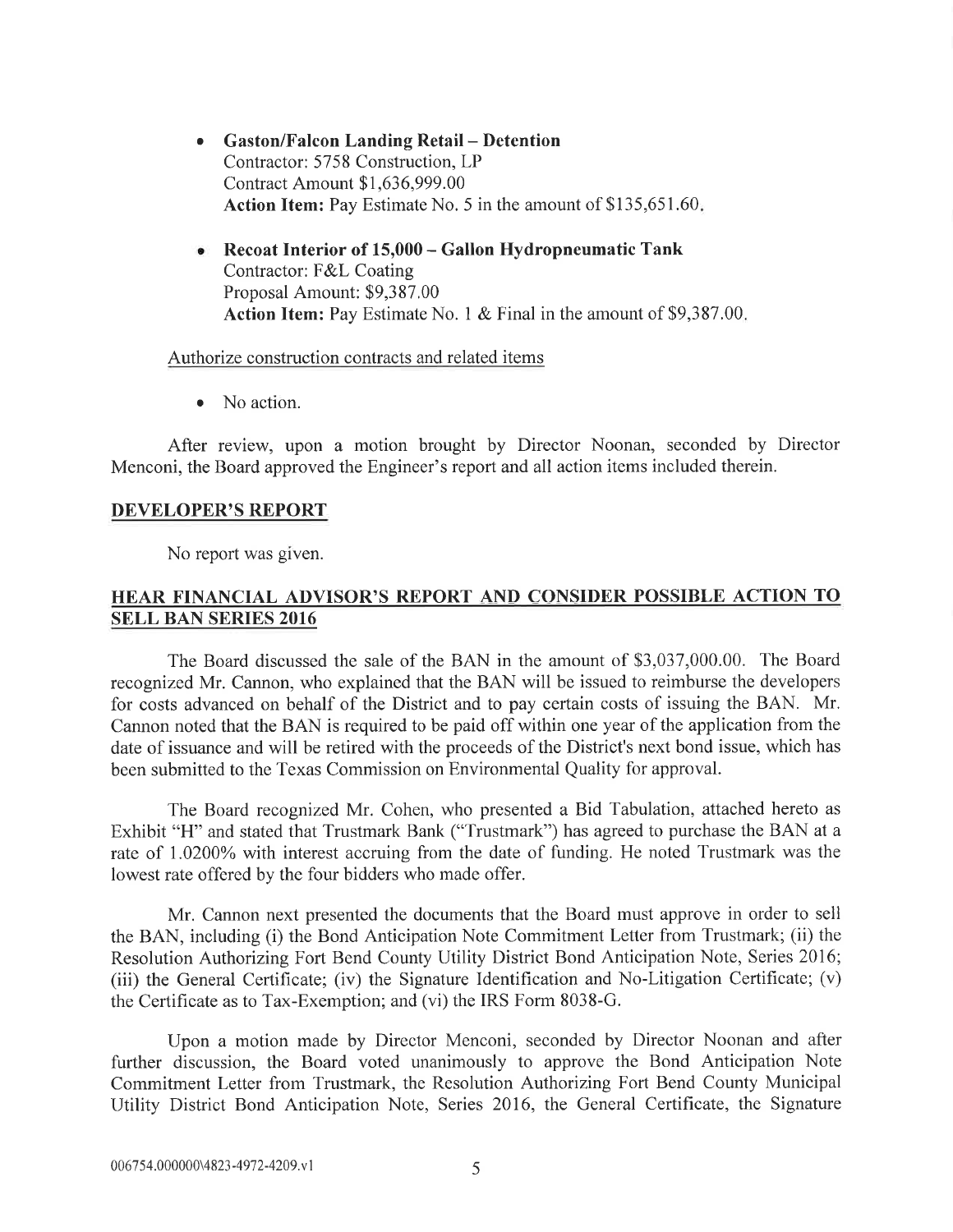Identification and No-Litigation Certificate, the Certificate as to Tax-Exemption, the IRS Form 8038-G, and all other actions necessary to complete the sale of the BAN.

# ATTORNEY'S REPORT

Consider approval of interconnect agreement with Harris-Fort Bend County Municipal Utility District No. 5

Mr. Cannon reported that he has received the interconnect agreement with Harris-Fort Bend County MUD No, 5 and he has reviewed said agreement and requested the Board's approval. Upon a motion brought by Director Thomas, seconded by Director Noonan, the Board unanimously voted to approved the interconnect agreement with Harris-Fort Bend County Municipal Utility District No. 5.

## Discuss street lighting on Falcon Landing Boulevard

The Engineer stated that he is working on this matter and coordinated with CenterPoint.

## Consider approving Larry's Toolbox Agreement

Mr. Cannon reported that the North Fort Bend Water Authority ("NFBWA") is holding a meeting on May 28<sup>th</sup> to discuss the District's agreement with Larry's Toolbox and Water Logic. He recommended the Board take no action on this matter until after the NFBWA holds the meeting.

Mr. Cannon drew the Board's attention to the District's constable report attached hereto as Exhibit "I".

There being no other business to come before the Board, the meeting was adjourned.

# [THE REMAINDER OF THIS PAGE IS INTENTIONALLY LEFT BLANK]